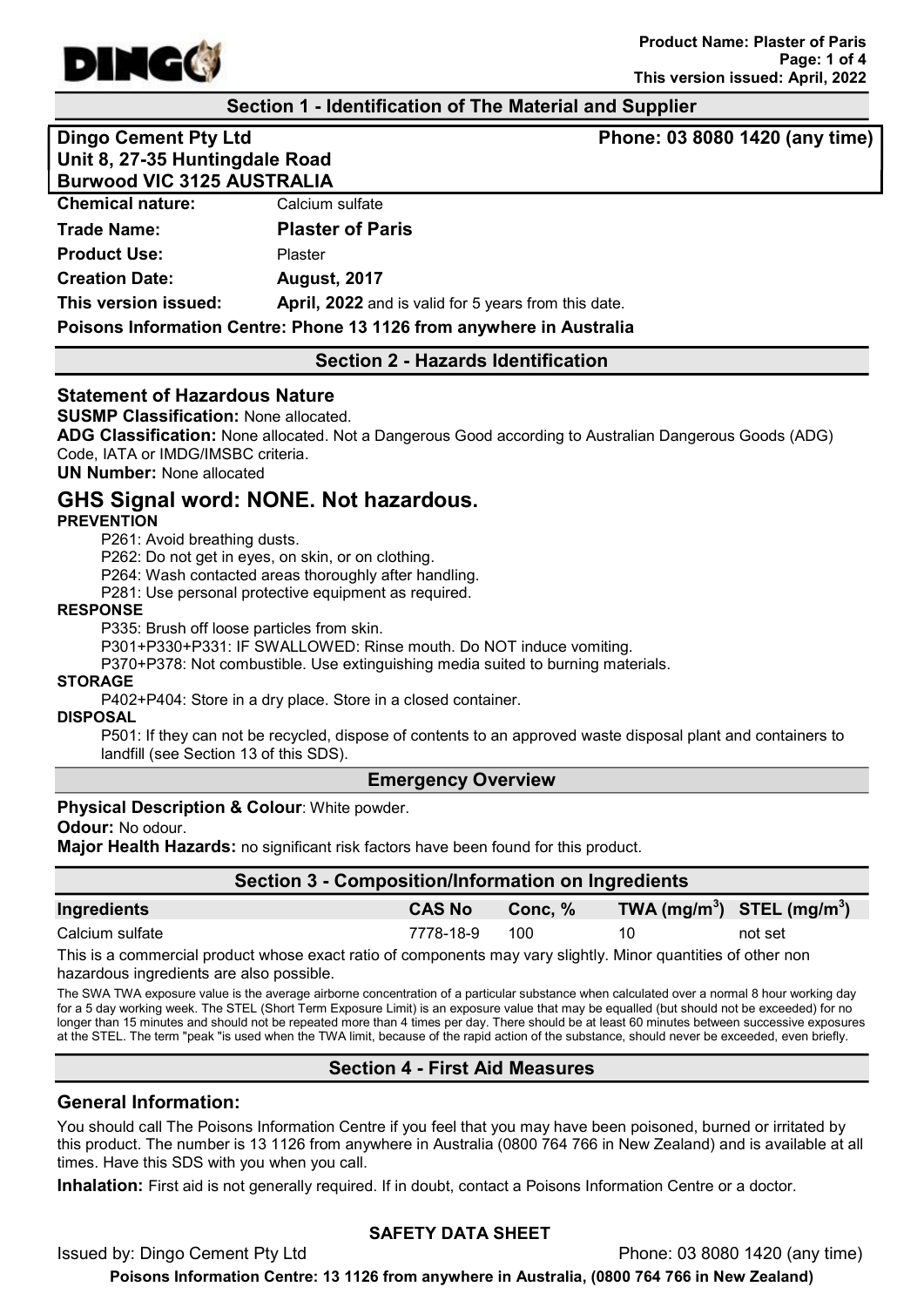

Skin Contact: Gently brush away excess particles. Irritation is unlikely. However, if irritation does occur, flush with lukewarm, gently flowing water for 5 minutes or until chemical is removed.

Eye Contact: Quickly and gently brush particles from eyes. No effects expected. If irritation does occur, flush contaminated eye(s) with lukewarm, gently flowing water for 5 minutes or until the product is removed. Obtain medical advice if irritation becomes painful or lasts more than a few minutes. Take special care if exposed person is wearing contact lenses.

Ingestion: If product is swallowed or gets in mouth, do NOT induce vomiting; wash mouth with water and give some water to drink. If symptoms develop, or if in doubt contact a Poisons Information Centre or a doctor.

# Section 5 - Fire Fighting Measures

**Fire and Explosion Hazards:** The major hazard in fires is usually inhalation of heated and toxic or oxygen deficient (or both), fire gases. There is no risk of an explosion from this product under normal circumstances if it is involved in a fire.

No fire decomposition products are expected from this product at temperatures normally achieved in a fire.

**Extinguishing Media:** Not combustible. Use extinguishing media suited to burning materials.

Fire Fighting: If a significant quantity of this product is involved in a fire, call the fire brigade.

Flammability Class: Does not burn.

# Section 6 - Accidental Release Measures

Accidental release: Minor spills do not normally need any special cleanup measures. In the event of a major spill, prevent spillage from entering drains or water courses. As a minimum, wear overalls, goggles and gloves. Suitable materials for protective clothing include no specific manufacturer recommendations. Use impermeable gloves with care. Eye/face protective equipment should comprise, as a minimum, protective glasses and, preferably, goggles. If there is a significant chance that dusts are likely to build up in cleanup area, we recommend that you use a suitable dust mask.

Stop leak if safe to do so, and contain spill. Sweep up and shovel or collect recoverable product into labelled containers for recycling or salvage, and dispose of promptly. Consider vacuuming if appropriate. Recycle containers wherever possible after careful cleaning. After spills, wash area preventing runoff from entering drains. If a significant quantity of material enters drains, advise emergency services. This material may be suitable for approved landfill. Ensure legality of disposal by consulting regulations prior to disposal. Thoroughly launder protective clothing before storage or re-use. Advise laundry of nature of contamination when sending contaminated clothing to laundry.

# Section 7 - Handling and Storage

Handling: Keep exposure to this product to a minimum, and minimise the quantities kept in work areas. Check Section 8 of this SDS for details of personal protective measures, and make sure that those measures are followed. The measures detailed below under "Storage" should be followed during handling in order to minimise risks to persons using the product in the workplace. Also, avoid contact or contamination of product with incompatible materials listed in Section 10.

Storage: Make sure that containers of this product are kept tightly closed. Keep containers dry and away from water. Make sure that the product does not come into contact with substances listed under "Incompatibilities" in Section 10. Check packaging - there may be further storage instructions on the label.

# Section 8 - Exposure Controls and Personal Protection

The following Australian Standards will provide general advice regarding safety clothing and equipment: Respiratory equipment: AS/NZS 1715, Protective Gloves: AS 2161, Occupational Protective Clothing: AS/NZS 4501 set 2008, Industrial Eye Protection: AS1336 and AS/NZS 1337, Occupational Protective Footwear: AS/NZS2210.

SWA Exposure Limits  $TWA (mg/m<sup>3</sup>)$ Calcium sulfate 10 10 not set

) STEL (mg/m $^3$ )

No special equipment is usually needed when occasionally handling small quantities. The following instructions are for bulk handling or where regular exposure in an occupational setting occurs without proper containment systems. Ventilation: This product should only be used where there is ventilation that is adequate to keep exposure below the TWA levels. If necessary, use a fan.

Eye Protection: Eye protection such as protective glasses or goggles is recommended when this product is being used.

Skin Protection: The information at hand indicates that this product is not harmful and that normally no special skin protection is necessary. However, we suggest that you routinely avoid contact with all chemical products and that you wear suitable gloves (preferably elbow-length) when lengthy skin contact is likely.

Protective Material Types: There is no specific recommendation for any particular protective material type. Respirator: If there is a significant chance that dusts are likely to build up in the area where this product is being used, we recommend that you use a suitable dust mask.

## SAFETY DATA SHEET

Issued by: Dingo Cement Pty Ltd Phone: 03 8080 1420 (any time)

Poisons Information Centre: 13 1126 from anywhere in Australia, (0800 764 766 in New Zealand)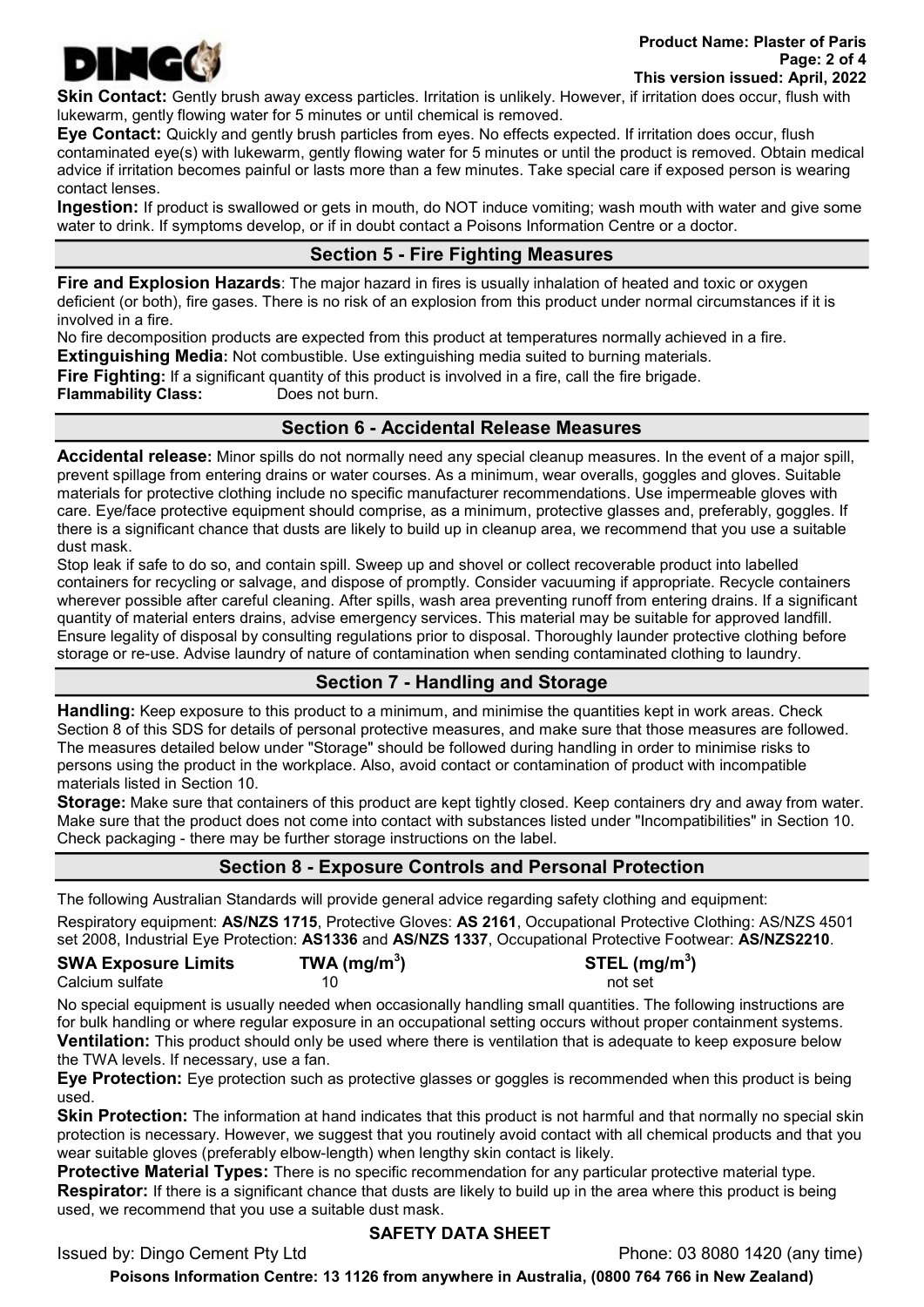

#### Section 9 - Physical and Chemical Properties:

| <b>Physical Description &amp; colour:</b> | White powder.                                   |
|-------------------------------------------|-------------------------------------------------|
| Odour:                                    | No odour.                                       |
| <b>Boiling Point:</b>                     | Not available.                                  |
| <b>Flash point:</b>                       | Does not burn.                                  |
| <b>Upper Flammability Limit:</b>          | Does not burn.                                  |
| <b>Lower Flammability Limit:</b>          | Does not burn.                                  |
| <b>Autoignition temperature:</b>          | Not applicable - does not burn.                 |
| <b>Freezing/Melting Point:</b>            | No specific data. Solid at normal temperatures. |
| <b>Volatiles:</b>                         | No data.                                        |
| <b>Vapour Pressure:</b>                   | No data.                                        |
| <b>Vapour Density:</b>                    | Not applicable.                                 |
| <b>Specific Gravity:</b>                  | No data.                                        |
| <b>Water Solubility:</b>                  | Miscible.                                       |
| pH:                                       | No data.                                        |
| <b>Volatility:</b>                        | No data.                                        |
| <b>Odour Threshold:</b>                   | No data.                                        |
| <b>Evaporation Rate:</b>                  | Not applicable.                                 |
| <b>Coeff Oil/water Distribution:</b>      | No data                                         |
| <b>Particle Characteristics:</b>          | Powder.                                         |
| <b>Autoignition temp:</b>                 | Not applicable - does not burn.                 |

## Section 10 - Stability and Reactivity

Reactivity: This product is unlikely to react or decompose under normal storage conditions. However, if you have any doubts, contact the supplier for advice on shelf life properties.

Conditions to Avoid: Keep containers tightly closed. Containers should be kept dry.

Incompatibilities: acids.

Fire Decomposition: No significant quantities of decomposition products are expected at temperatures normally achieved in a fire.

Polymerisation: This product will not undergo polymerisation reactions.

## Section 11 - Toxicological Information

# Local Effects:

**Target Organs:** There is no data to hand indicating any particular target organs.

## Classification of Hazardous Ingredients

No ingredient mentioned in the HCIS Database is present in this product at hazardous concentrations.

## Potential Health Effects

#### Inhalation:

Short Term Exposure: Available data indicates that this product is not harmful. However product may be mildly irritating, although unlikely to cause anything more than mild transient discomfort.

Long Term Exposure: Long term inhalation of high amounts of any nuisance dust may overload lung clearance mechanism. No data for health effects associated with long term inhalation.

#### Skin Contact:

Short Term Exposure: Available data indicates that this product is not harmful. It should present no hazards in normal use. In addition product is unlikely to cause any discomfort in normal use.

Long Term Exposure: No data for health effects associated with long term skin exposure.

## Eye Contact:

**Short Term Exposure:** This product may be irritating to eyes, but is unlikely to cause anything more than mild transient discomfort.

Long Term Exposure: No data for health effects associated with long term eye exposure.

#### Ingestion:

## SAFETY DATA SHEET

Issued by: Dingo Cement Pty Ltd Phone: 03 8080 1420 (any time) Poisons Information Centre: 13 1126 from anywhere in Australia, (0800 764 766 in New Zealand)